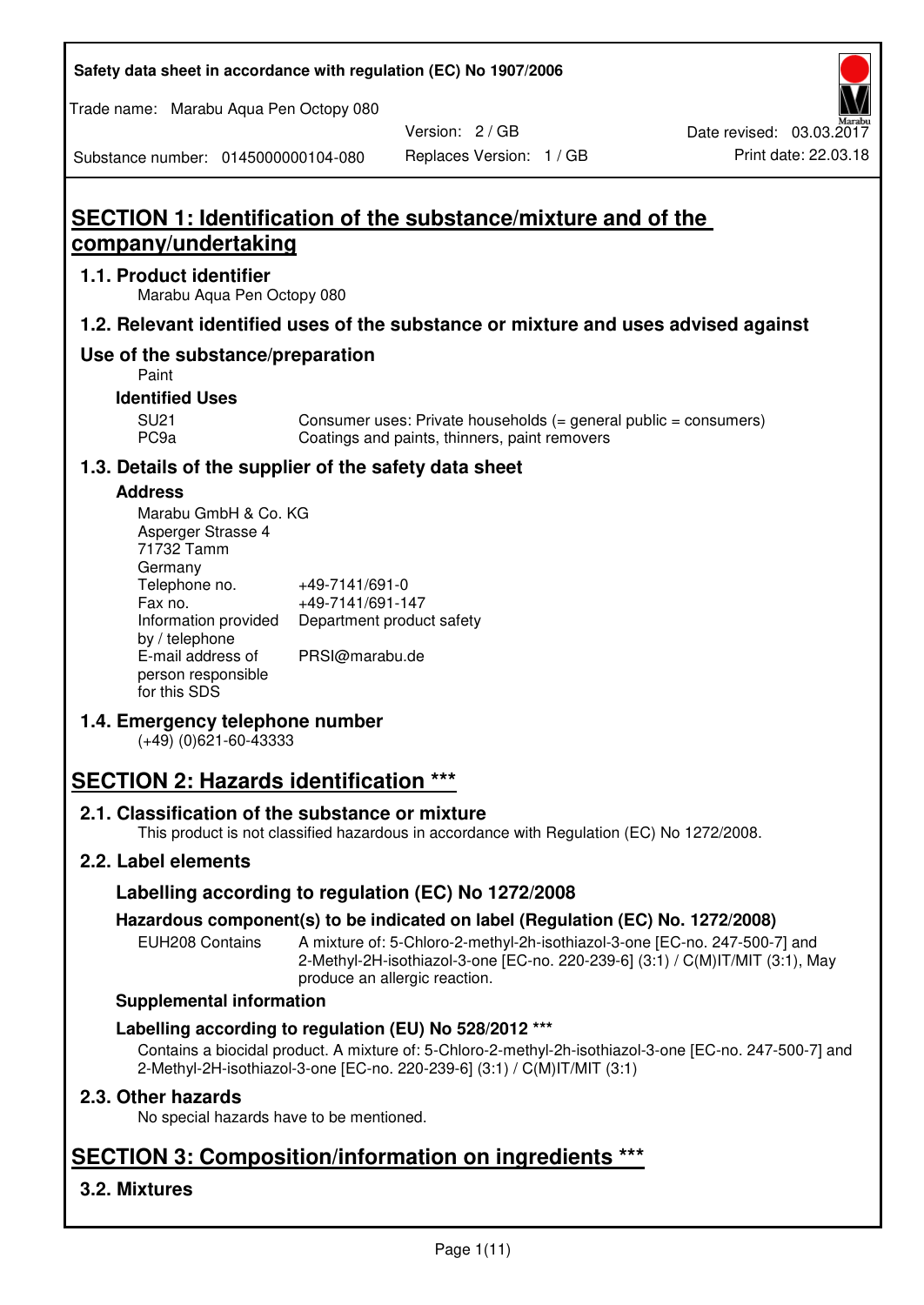| Safety data sheet in accordance with regulation (EC) No 1907/2006                                                                                                 |                                                                                                                       |                              |                                                      |                                                                  |      |                                                  |
|-------------------------------------------------------------------------------------------------------------------------------------------------------------------|-----------------------------------------------------------------------------------------------------------------------|------------------------------|------------------------------------------------------|------------------------------------------------------------------|------|--------------------------------------------------|
| Trade name: Marabu Aqua Pen Octopy 080                                                                                                                            |                                                                                                                       |                              |                                                      |                                                                  |      |                                                  |
| Substance number: 0145000000104-080                                                                                                                               |                                                                                                                       | Version: 2 / GB              |                                                      | Replaces Version: 1 / GB                                         |      | Date revised: 03.03.2017<br>Print date: 22.03.18 |
|                                                                                                                                                                   |                                                                                                                       |                              |                                                      |                                                                  |      |                                                  |
| <b>Chemical characterization</b><br>Paint based on water                                                                                                          |                                                                                                                       |                              |                                                      |                                                                  |      |                                                  |
| <b>Hazardous ingredients</b>                                                                                                                                      |                                                                                                                       |                              |                                                      |                                                                  |      |                                                  |
| <b>Ethanediol</b><br>CAS No.<br>EINECS no.<br>Registration no.                                                                                                    | $107 - 21 - 1$<br>203-473-3<br>01-2119456816-28                                                                       |                              |                                                      |                                                                  |      |                                                  |
| Concentration                                                                                                                                                     | $>=$                                                                                                                  | 1                            | $\lt$ $\sim$                                         | 10                                                               | $\%$ |                                                  |
| Classification (Regulation (EC) No. 1272/2008)                                                                                                                    | Acute Tox. 4<br>STOT RE 2                                                                                             |                              | H302<br>H373                                         |                                                                  |      |                                                  |
| <b>Bronopol (INN)</b><br>CAS No.<br>EINECS no.<br>Concentration                                                                                                   | $52 - 51 - 7$<br>200-143-0<br>$>=$                                                                                    | 0,01                         | $\lt$ $\sim$                                         | 0,1                                                              | $\%$ |                                                  |
| Classification (Regulation (EC) No. 1272/2008)                                                                                                                    |                                                                                                                       |                              |                                                      |                                                                  |      |                                                  |
|                                                                                                                                                                   | Eye Dam. 1<br>Skin Irrit. 2<br>STOT SE3<br>Acute Tox. 4<br>Acute Tox. 4<br>Aquatic Acute 1<br>Aquatic Chronic 1       |                              | H318<br>H315<br>H335<br>H302<br>H312<br>H400<br>H410 |                                                                  |      |                                                  |
| Concentration limits (Regulation (EC) No. 1272/2008)                                                                                                              | Aquatic Acute 1<br>Aquatic Chronic $H410$ M = 1                                                                       | H400                         | $M = 10$                                             |                                                                  |      |                                                  |
| A mixture of: 5-Chloro-2-methyl-2h-isothiazol-3-one [EC-no. 247-500-7] and<br>2-Methyl-2H-isothiazol-3-one [EC-no. 220-239-6] (3:1) / C(M)IT/MIT (3:1)<br>CAS No. | 55965-84-9                                                                                                            |                              |                                                      |                                                                  |      |                                                  |
| Concentration                                                                                                                                                     |                                                                                                                       |                              | $\,<\,$                                              | 0,0015                                                           | $\%$ |                                                  |
| Classification (Regulation (EC) No. 1272/2008)                                                                                                                    | Acute Tox. 3<br>Aquatic Chronic 1<br>Aquatic Acute 1<br>Skin Sens. 1<br>Skin Corr. 1B<br>Acute Tox. 3<br>Acute Tox. 3 |                              | H331<br>H410<br>H400<br>H317<br>H314<br>H311<br>H301 |                                                                  |      |                                                  |
| Concentration limits (Regulation (EC) No. 1272/2008)                                                                                                              |                                                                                                                       |                              |                                                      |                                                                  |      |                                                  |
|                                                                                                                                                                   | Skin Corr. 1B<br>Eye Irrit. 2<br>Skin Irrit. 2<br>Skin Sens. 1                                                        | H314<br>H319<br>H315<br>H317 | $>= 0,6$                                             | $\epsilon = 0.06 < 0.6$<br>$\epsilon = 0.06 < 0.6$<br>$= 0,0015$ |      |                                                  |
| <b>Further ingredients ***</b>                                                                                                                                    |                                                                                                                       |                              |                                                      |                                                                  |      |                                                  |
| Glycerol<br>CAS No.<br>EINECS no.<br>Concentration                                                                                                                | $56 - 81 - 5$<br>200-289-5<br>$>=$                                                                                    | 10 <sup>°</sup>              | $\,<\,$                                              | 25                                                               | $\%$ | $[3]$                                            |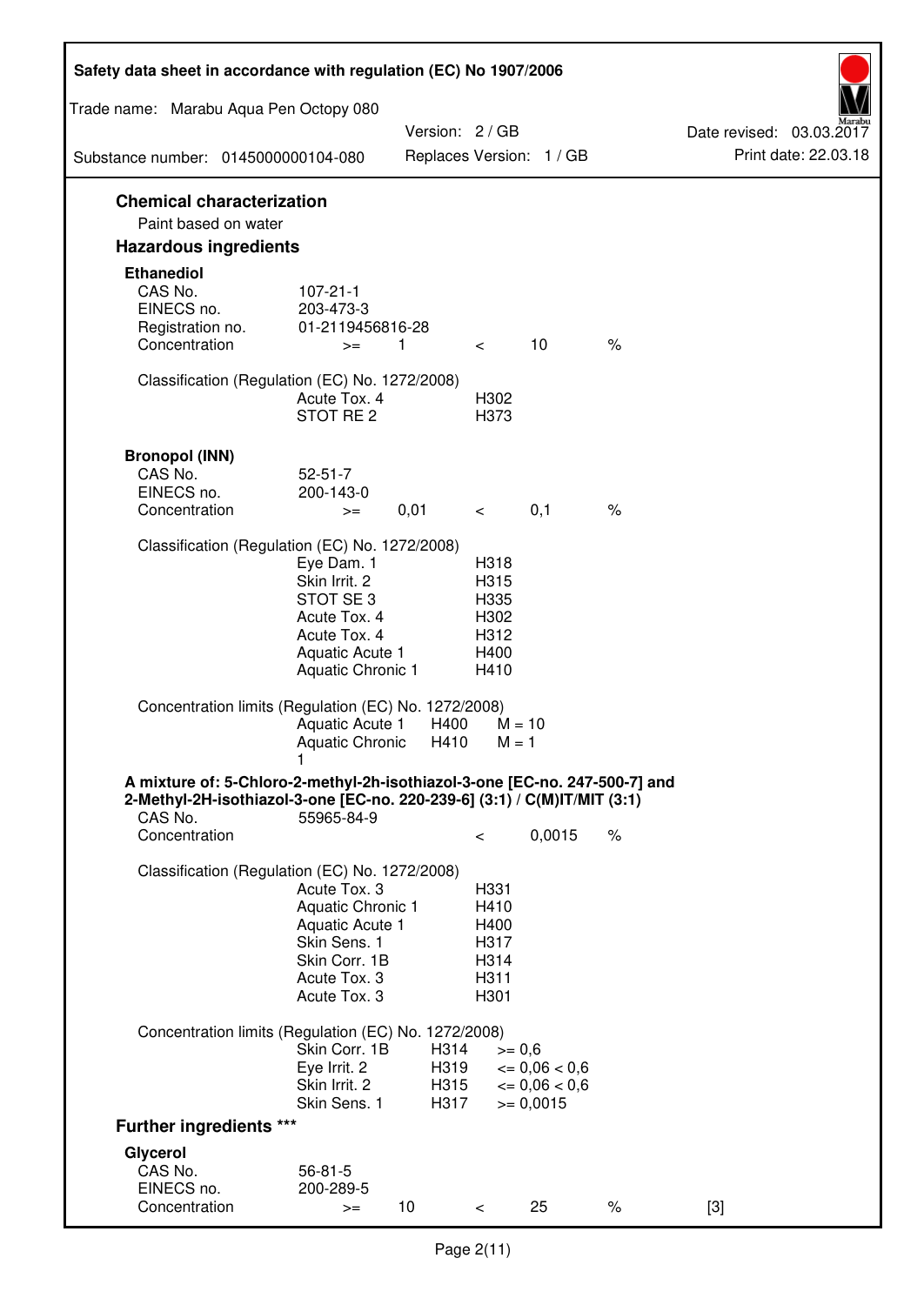| Safety data sheet in accordance with regulation (EC) No 1907/2006                                                                                                                  |                          |                          |
|------------------------------------------------------------------------------------------------------------------------------------------------------------------------------------|--------------------------|--------------------------|
| Trade name: Marabu Aqua Pen Octopy 080                                                                                                                                             |                          |                          |
|                                                                                                                                                                                    | Version: 2 / GB          | Date revised: 03.03.2017 |
| Substance number: 0145000000104-080                                                                                                                                                | Replaces Version: 1 / GB | Print date: 22.03.18     |
|                                                                                                                                                                                    |                          |                          |
|                                                                                                                                                                                    |                          |                          |
|                                                                                                                                                                                    |                          |                          |
| *<br>[3] Substance with occupational exposure limits                                                                                                                               |                          |                          |
|                                                                                                                                                                                    |                          |                          |
| <b>SECTION 4: First aid measures</b>                                                                                                                                               |                          |                          |
| 4.1. Description of first aid measures                                                                                                                                             |                          |                          |
| After skin contact                                                                                                                                                                 |                          |                          |
| Wash with plenty of water and soap. Do NOT use solvents or thinners.                                                                                                               |                          |                          |
| After eye contact<br>Separate eyelids, wash the eyes thoroughly with water (15 min.). In case of irritation consult an oculist.                                                    |                          |                          |
| <b>After ingestion</b>                                                                                                                                                             |                          |                          |
| Rinse mouth thoroughly with water. If larger amounts are swallowed or in the event of symptoms take                                                                                |                          |                          |
| medical treatment.                                                                                                                                                                 |                          |                          |
| 4.2. Most important symptoms and effects, both acute and delayed<br>Until now no symptoms known so far.                                                                            |                          |                          |
| 4.3. Indication of any immediate medical attention and special treatment needed                                                                                                    |                          |                          |
| Hints for the physician / treatment                                                                                                                                                |                          |                          |
| Treat symptomatically                                                                                                                                                              |                          |                          |
| <b>SECTION 5: Firefighting measures</b>                                                                                                                                            |                          |                          |
| 5.1. Extinguishing media                                                                                                                                                           |                          |                          |
| Suitable extinguishing media                                                                                                                                                       |                          |                          |
| Carbon dioxide, Foam, Sand, Water                                                                                                                                                  |                          |                          |
| 5.2. Special hazards arising from the substance or mixture<br>In the event of fire the following can be released: Carbon monoxide (CO); Carbon dioxide (CO2); dense<br>black smoke |                          |                          |
| 5.3. Advice for firefighters                                                                                                                                                       |                          |                          |
| <b>Other information</b>                                                                                                                                                           |                          |                          |
| Collect contaminated fire-fighting water separately, must not be discharged into the drains.                                                                                       |                          |                          |
| <b>SECTION 6: Accidental release measures</b>                                                                                                                                      |                          |                          |
| 6.1. Personal precautions, protective equipment and emergency procedures<br>No particular measures required.                                                                       |                          |                          |
| <b>6.2. Environmental precautions</b><br>No particular measures required.                                                                                                          |                          |                          |
|                                                                                                                                                                                    |                          |                          |

**6.3. Methods and material for containment and cleaning up**  Clean preferably with a detergent - avoid use of solvents.

## **6.4. Reference to other sections**

Information regarding Safe handling, see Section 7. Information regarding personal protective measures, see Section 8. Information regarding waste disposal, see Section 13.

# **SECTION 7: Handling and storage**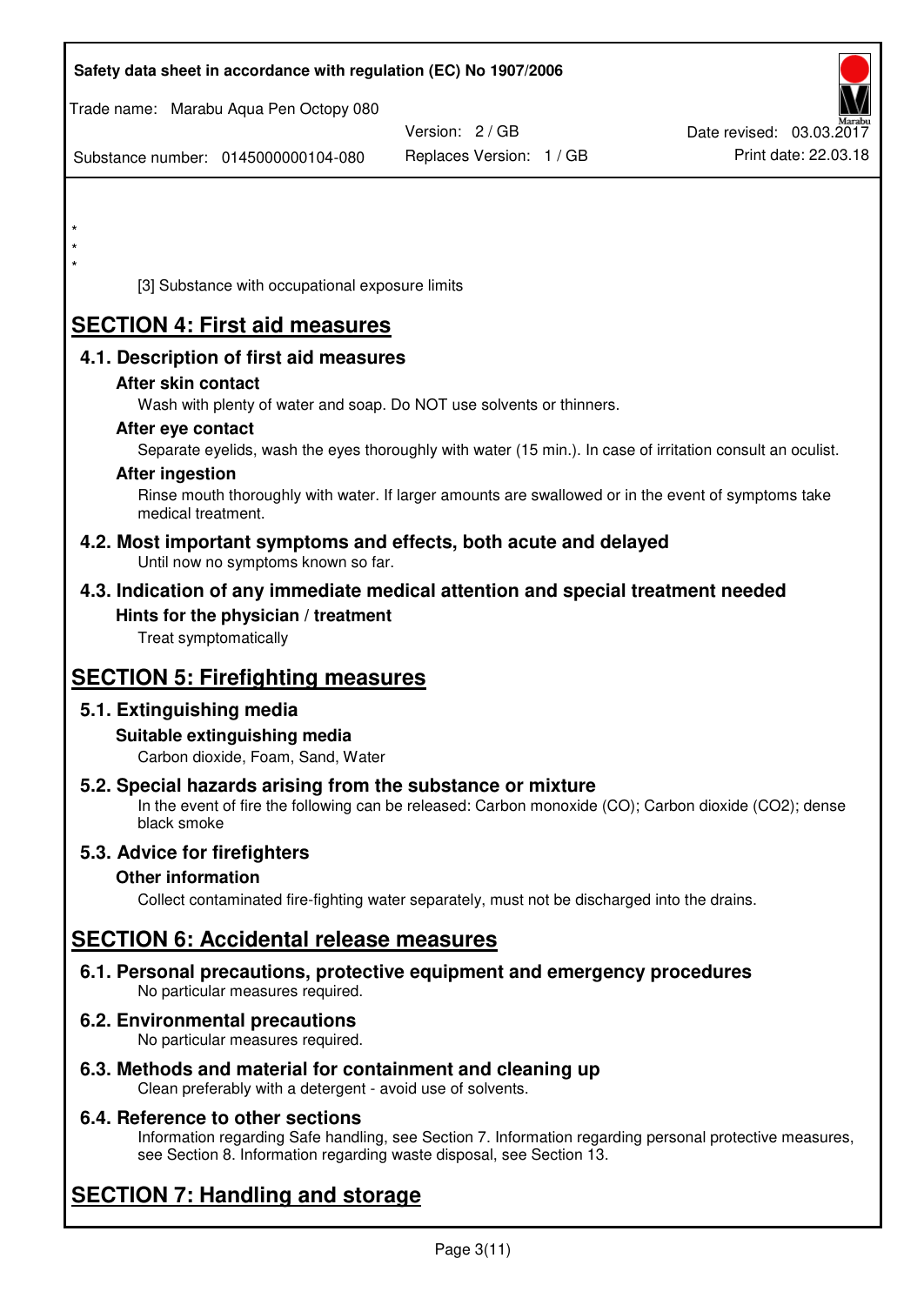| Safety data sheet in accordance with regulation (EC) No 1907/2006                                                                                                             |                                                                                                                                                                                                            |                                                  |
|-------------------------------------------------------------------------------------------------------------------------------------------------------------------------------|------------------------------------------------------------------------------------------------------------------------------------------------------------------------------------------------------------|--------------------------------------------------|
| Trade name: Marabu Aqua Pen Octopy 080                                                                                                                                        |                                                                                                                                                                                                            |                                                  |
|                                                                                                                                                                               | Version: 2/GB                                                                                                                                                                                              | Date revised: 03.03.2017<br>Print date: 22.03.18 |
| Substance number: 0145000000104-080                                                                                                                                           | Replaces Version: 1 / GB                                                                                                                                                                                   |                                                  |
| 7.1. Precautions for safe handling<br><b>Advice on safe handling</b><br>Advice on protection against fire and explosion<br>No special measures required.<br>Temperature class | Avoid skin and eye contact. Smoking, eating and drinking shall be prohibited in application area.<br>Classification of fires / temperature class / Ignition group / Dust explosion class<br>T <sub>2</sub> |                                                  |
| 7.2. Conditions for safe storage, including any incompatibilities                                                                                                             |                                                                                                                                                                                                            |                                                  |
| Requirements for storage rooms and vessels<br>Store in frostfree conditions.                                                                                                  |                                                                                                                                                                                                            |                                                  |
| Storage class according to TRGS 510                                                                                                                                           |                                                                                                                                                                                                            |                                                  |
| Storage class according to<br><b>TRGS 510</b>                                                                                                                                 | 12<br>Non-combustible liquids                                                                                                                                                                              |                                                  |
| 7.3. Specific end use(s)<br>Paint                                                                                                                                             |                                                                                                                                                                                                            |                                                  |
| <b>SECTION 8: Exposure controls/personal protection</b>                                                                                                                       |                                                                                                                                                                                                            |                                                  |
| 8.1. Control parameters                                                                                                                                                       |                                                                                                                                                                                                            |                                                  |
| <b>Exposure limit values</b>                                                                                                                                                  |                                                                                                                                                                                                            |                                                  |
| <b>Ethanediol</b><br>List                                                                                                                                                     | EH40                                                                                                                                                                                                       |                                                  |
| <b>Type</b>                                                                                                                                                                   | <b>WEL</b>                                                                                                                                                                                                 |                                                  |
| Value<br>Skin resorption / sensibilisation: Sk;                                                                                                                               | 10<br>mg/m <sup>3</sup><br><b>Status: 2011</b>                                                                                                                                                             |                                                  |
| Glycerol                                                                                                                                                                      |                                                                                                                                                                                                            |                                                  |
| List                                                                                                                                                                          | EH40                                                                                                                                                                                                       |                                                  |
| <b>Type</b><br>Value                                                                                                                                                          | <b>WEL</b><br>10<br>mg/m <sup>3</sup>                                                                                                                                                                      |                                                  |
| <b>Status: 2011</b>                                                                                                                                                           |                                                                                                                                                                                                            |                                                  |
| <b>Other information</b>                                                                                                                                                      |                                                                                                                                                                                                            |                                                  |
| There are not known any further control parameters.                                                                                                                           |                                                                                                                                                                                                            |                                                  |
| <b>Derived No/Minimal Effect Levels (DNEL/DMEL)</b>                                                                                                                           |                                                                                                                                                                                                            |                                                  |
| <b>Ethanediol</b><br>Type of value                                                                                                                                            | Derived No Effect Level (DNEL)                                                                                                                                                                             |                                                  |
| Reference group                                                                                                                                                               | Worker                                                                                                                                                                                                     |                                                  |
| Duration of exposure                                                                                                                                                          | Long term<br>inhalative                                                                                                                                                                                    |                                                  |
| Route of exposure<br>Mode of action                                                                                                                                           | Local effects                                                                                                                                                                                              |                                                  |
| Concentration                                                                                                                                                                 | 35                                                                                                                                                                                                         | mg/m <sup>3</sup>                                |
| Type of value                                                                                                                                                                 | Derived No Effect Level (DNEL)                                                                                                                                                                             |                                                  |
| Reference group                                                                                                                                                               | Worker                                                                                                                                                                                                     |                                                  |
| Duration of exposure<br>Route of exposure                                                                                                                                     | Long term<br>dermal                                                                                                                                                                                        |                                                  |
| Mode of action                                                                                                                                                                | Systemic effects                                                                                                                                                                                           |                                                  |
| Concentration                                                                                                                                                                 | 106                                                                                                                                                                                                        | mg/kg                                            |
| Type of value<br>Reference group                                                                                                                                              | Derived No Effect Level (DNEL)<br>Consumer                                                                                                                                                                 |                                                  |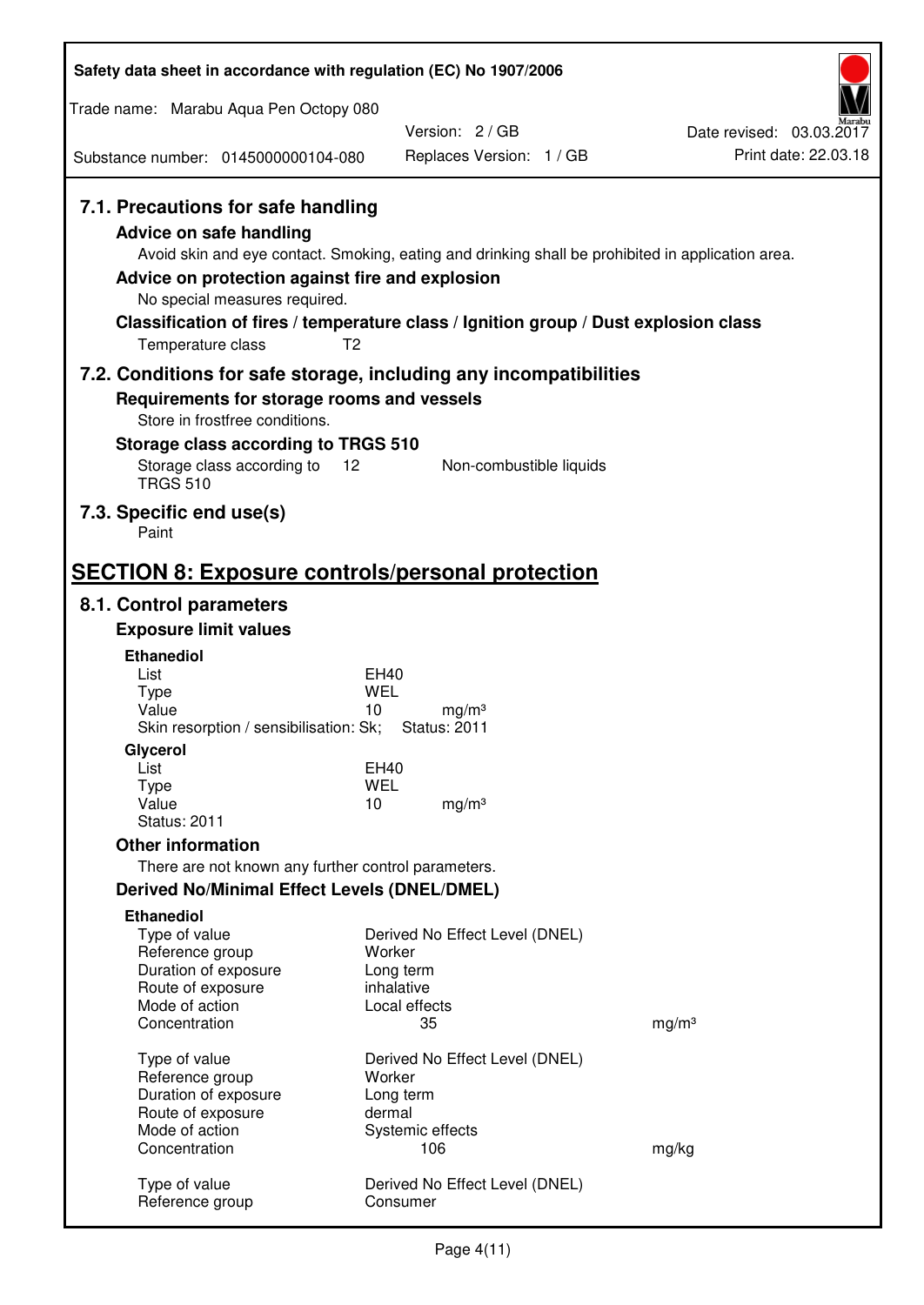| Safety data sheet in accordance with regulation (EC) No 1907/2006 |                                                                                                       |                          |  |  |
|-------------------------------------------------------------------|-------------------------------------------------------------------------------------------------------|--------------------------|--|--|
| Trade name: Marabu Aqua Pen Octopy 080                            | Version: 2 / GB                                                                                       | Date revised: 03.03.2017 |  |  |
| Substance number: 0145000000104-080                               | Replaces Version: 1 / GB                                                                              | Print date: 22.03.18     |  |  |
| Duration of exposure                                              | Long term                                                                                             |                          |  |  |
| Route of exposure<br>Mode of action                               | inhalative<br>Local effects                                                                           |                          |  |  |
| Concentration                                                     | 7                                                                                                     | mg/m <sup>3</sup>        |  |  |
|                                                                   |                                                                                                       |                          |  |  |
| Type of value                                                     | Derived No Effect Level (DNEL)                                                                        |                          |  |  |
| Reference group                                                   | Consumer                                                                                              |                          |  |  |
| Duration of exposure<br>Route of exposure                         | Long term<br>dermal                                                                                   |                          |  |  |
| Mode of action                                                    | Systemic effects                                                                                      |                          |  |  |
| Concentration                                                     | 53                                                                                                    | mg/kg                    |  |  |
|                                                                   |                                                                                                       |                          |  |  |
| <b>Predicted No Effect Concentration (PNEC)</b>                   |                                                                                                       |                          |  |  |
| <b>Ethanediol</b>                                                 |                                                                                                       |                          |  |  |
| Type of value                                                     | <b>PNEC</b>                                                                                           |                          |  |  |
| <b>Type</b>                                                       | Freshwater                                                                                            |                          |  |  |
| Concentration                                                     | 10                                                                                                    | mg/l                     |  |  |
| Type of value                                                     | <b>PNEC</b>                                                                                           |                          |  |  |
| <b>Type</b>                                                       | Saltwater                                                                                             |                          |  |  |
| Concentration                                                     | 1                                                                                                     | mg/l                     |  |  |
| Type of value                                                     | <b>PNEC</b>                                                                                           |                          |  |  |
| <b>Type</b>                                                       | Water (intermittent release)                                                                          |                          |  |  |
| Concentration                                                     | 10                                                                                                    | mg/l                     |  |  |
|                                                                   | <b>PNEC</b>                                                                                           |                          |  |  |
| Type of value<br><b>Type</b>                                      | Sewage treatment plant (STP)                                                                          |                          |  |  |
| Concentration                                                     | 199,5                                                                                                 | mg/l                     |  |  |
|                                                                   |                                                                                                       |                          |  |  |
| Type of value                                                     | <b>PNEC</b><br>Freshwater sediment                                                                    |                          |  |  |
| Type<br>Concentration                                             | 37                                                                                                    | mg/kg                    |  |  |
|                                                                   |                                                                                                       |                          |  |  |
| Type of value                                                     | <b>PNEC</b>                                                                                           |                          |  |  |
| <b>Type</b>                                                       | Marine sediment                                                                                       |                          |  |  |
| Concentration                                                     | 3,7                                                                                                   | mg/kg                    |  |  |
| Type of value                                                     | <b>PNEC</b>                                                                                           |                          |  |  |
| <b>Type</b>                                                       | Soil                                                                                                  |                          |  |  |
| Concentration                                                     | 1,53                                                                                                  | mg/kg                    |  |  |
|                                                                   |                                                                                                       |                          |  |  |
| 8.2. Exposure controls                                            |                                                                                                       |                          |  |  |
| <b>Exposure controls</b>                                          |                                                                                                       |                          |  |  |
| Provide adequate ventilation.                                     |                                                                                                       |                          |  |  |
| <b>Respiratory protection</b>                                     |                                                                                                       |                          |  |  |
| Not necessary.                                                    |                                                                                                       |                          |  |  |
| <b>Hand protection</b>                                            |                                                                                                       |                          |  |  |
| Not necessary.                                                    |                                                                                                       |                          |  |  |
| In case of intensive contact wear protective gloves.              | There is no one glove material or combination of materials that will give unlimited resistance to any |                          |  |  |
| individual or combination of chemicals.                           |                                                                                                       |                          |  |  |
|                                                                   | For prolonged or repeated handling nitrile rubber gloves with textile undergloves are required.       |                          |  |  |
| Material thickness<br>>                                           | 0,5<br>mm                                                                                             |                          |  |  |
| Breakthrough time<br><                                            | 30<br>min                                                                                             |                          |  |  |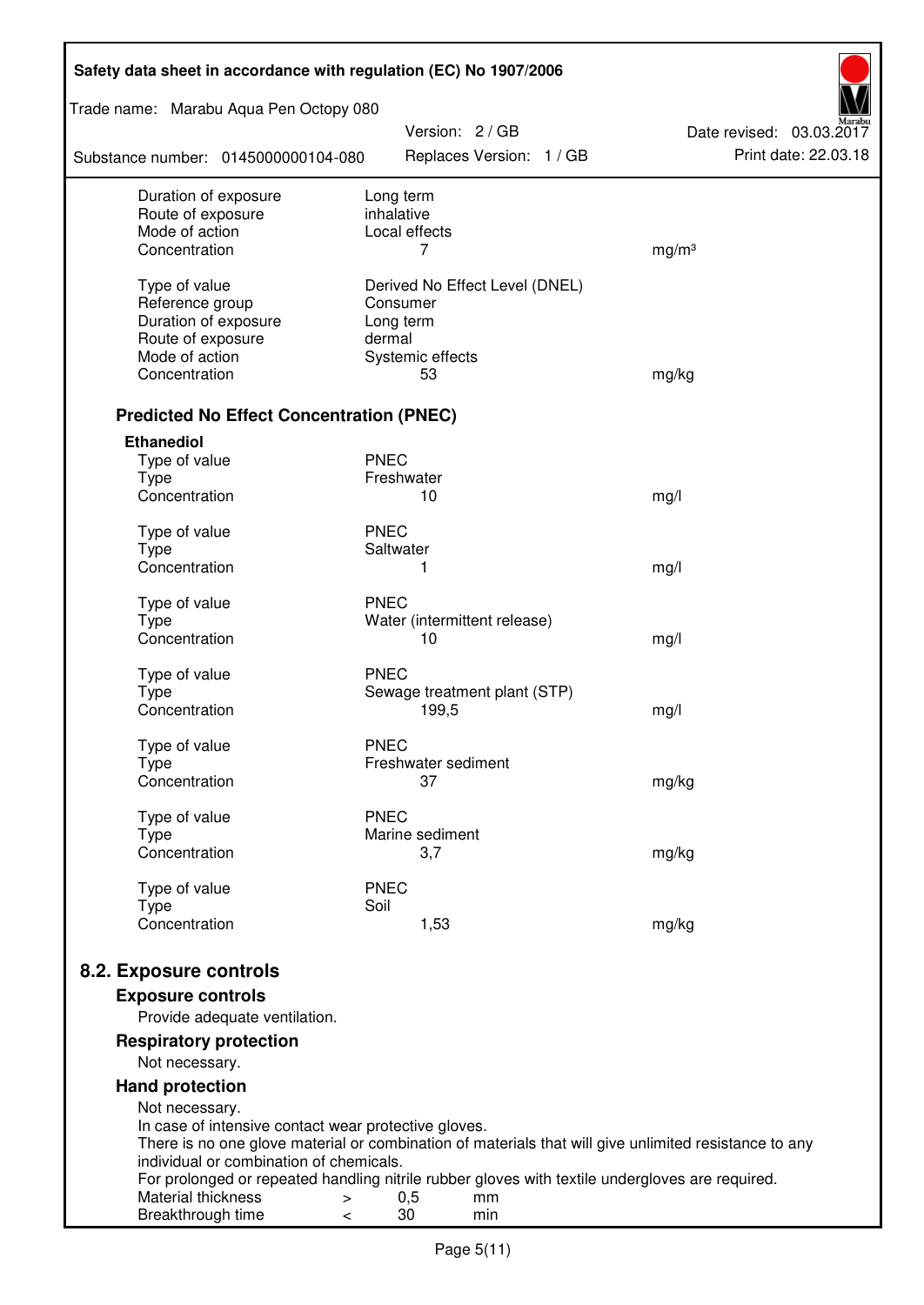| Safety data sheet in accordance with regulation (EC) No 1907/2006                                                                                                                                                                                                                                                                                            |                                       |                          |                                                                                                                                                                                                                                                                                                                    |  |
|--------------------------------------------------------------------------------------------------------------------------------------------------------------------------------------------------------------------------------------------------------------------------------------------------------------------------------------------------------------|---------------------------------------|--------------------------|--------------------------------------------------------------------------------------------------------------------------------------------------------------------------------------------------------------------------------------------------------------------------------------------------------------------|--|
| Trade name: Marabu Aqua Pen Octopy 080                                                                                                                                                                                                                                                                                                                       |                                       |                          |                                                                                                                                                                                                                                                                                                                    |  |
|                                                                                                                                                                                                                                                                                                                                                              | Version: 2/GB                         |                          | Date revised: 03.03.2017                                                                                                                                                                                                                                                                                           |  |
| Substance number: 0145000000104-080                                                                                                                                                                                                                                                                                                                          |                                       | Replaces Version: 1 / GB | Print date: 22.03.18                                                                                                                                                                                                                                                                                               |  |
| The breakthrough time must be greater than the end use time of the product.<br>replacement must be followed.<br>Gloves should be replaced regularly and if there is any sign of damage to the glove material.<br>Always ensure that gloves are free from defects and that they are stored and used correctly.<br>maintenance.<br>once exposure has occurred. |                                       |                          | The instructions and information provided by the glove manufacturer on use, storage, maintenance and<br>The performance or effectiveness of the glove may be reduced by physical/ chemical damage and poor<br>Barrier creams may help to protect the exposed areas of the skin, they should however not be applied |  |
| Eye protection                                                                                                                                                                                                                                                                                                                                               |                                       |                          |                                                                                                                                                                                                                                                                                                                    |  |
| Not necessary.                                                                                                                                                                                                                                                                                                                                               |                                       |                          |                                                                                                                                                                                                                                                                                                                    |  |
| <b>Body protection</b>                                                                                                                                                                                                                                                                                                                                       |                                       |                          |                                                                                                                                                                                                                                                                                                                    |  |
| Not applicable.                                                                                                                                                                                                                                                                                                                                              |                                       |                          |                                                                                                                                                                                                                                                                                                                    |  |
|                                                                                                                                                                                                                                                                                                                                                              |                                       |                          |                                                                                                                                                                                                                                                                                                                    |  |
| <b>SECTION 9: Physical and chemical properties</b>                                                                                                                                                                                                                                                                                                           |                                       |                          |                                                                                                                                                                                                                                                                                                                    |  |
| 9.1. Information on basic physical and chemical properties                                                                                                                                                                                                                                                                                                   |                                       |                          |                                                                                                                                                                                                                                                                                                                    |  |
| Form                                                                                                                                                                                                                                                                                                                                                         | liquid                                |                          |                                                                                                                                                                                                                                                                                                                    |  |
| <b>Colour</b>                                                                                                                                                                                                                                                                                                                                                | coloured<br>odourless                 |                          |                                                                                                                                                                                                                                                                                                                    |  |
| <b>Odour</b>                                                                                                                                                                                                                                                                                                                                                 |                                       |                          |                                                                                                                                                                                                                                                                                                                    |  |
| <b>Odour threshold</b>                                                                                                                                                                                                                                                                                                                                       |                                       |                          |                                                                                                                                                                                                                                                                                                                    |  |
| Remarks                                                                                                                                                                                                                                                                                                                                                      | No data available                     |                          |                                                                                                                                                                                                                                                                                                                    |  |
| <b>Melting point</b>                                                                                                                                                                                                                                                                                                                                         |                                       |                          |                                                                                                                                                                                                                                                                                                                    |  |
| Remarks                                                                                                                                                                                                                                                                                                                                                      | not determined                        |                          |                                                                                                                                                                                                                                                                                                                    |  |
| <b>Freezing point</b>                                                                                                                                                                                                                                                                                                                                        |                                       |                          |                                                                                                                                                                                                                                                                                                                    |  |
| Remarks                                                                                                                                                                                                                                                                                                                                                      | not determined                        |                          |                                                                                                                                                                                                                                                                                                                    |  |
| Initial boiling point and boiling range                                                                                                                                                                                                                                                                                                                      |                                       |                          |                                                                                                                                                                                                                                                                                                                    |  |
| Value                                                                                                                                                                                                                                                                                                                                                        | appr. 100                             |                          | $\rm ^{\circ}C$                                                                                                                                                                                                                                                                                                    |  |
| Pressure<br>Source                                                                                                                                                                                                                                                                                                                                           | 1.013<br>Literature value             | hPa                      |                                                                                                                                                                                                                                                                                                                    |  |
| <b>Flash point</b>                                                                                                                                                                                                                                                                                                                                           |                                       |                          |                                                                                                                                                                                                                                                                                                                    |  |
| Remarks                                                                                                                                                                                                                                                                                                                                                      | Not applicable                        |                          |                                                                                                                                                                                                                                                                                                                    |  |
| Evaporation rate (ether $= 1$ ) :                                                                                                                                                                                                                                                                                                                            |                                       |                          |                                                                                                                                                                                                                                                                                                                    |  |
| Remarks                                                                                                                                                                                                                                                                                                                                                      | not determined                        |                          |                                                                                                                                                                                                                                                                                                                    |  |
| Flammability (solid, gas)                                                                                                                                                                                                                                                                                                                                    |                                       |                          |                                                                                                                                                                                                                                                                                                                    |  |
| Not applicable                                                                                                                                                                                                                                                                                                                                               |                                       |                          |                                                                                                                                                                                                                                                                                                                    |  |
| Upper/lower flammability or explosive limits                                                                                                                                                                                                                                                                                                                 |                                       |                          |                                                                                                                                                                                                                                                                                                                    |  |
| Lower explosion limit                                                                                                                                                                                                                                                                                                                                        | 3,2<br>appr.                          |                          | $%$ (V)                                                                                                                                                                                                                                                                                                            |  |
| Upper explosion limit                                                                                                                                                                                                                                                                                                                                        | 53<br>appr.                           |                          | $%$ $(V)$                                                                                                                                                                                                                                                                                                          |  |
| Source                                                                                                                                                                                                                                                                                                                                                       | Literature value                      |                          |                                                                                                                                                                                                                                                                                                                    |  |
| Vapour pressure                                                                                                                                                                                                                                                                                                                                              |                                       |                          |                                                                                                                                                                                                                                                                                                                    |  |
| Value                                                                                                                                                                                                                                                                                                                                                        | 23<br>appr.                           |                          | hPa                                                                                                                                                                                                                                                                                                                |  |
| Temperature<br>Method                                                                                                                                                                                                                                                                                                                                        | 20<br>Value taken from the literature | °C                       |                                                                                                                                                                                                                                                                                                                    |  |
| <b>Vapour density</b>                                                                                                                                                                                                                                                                                                                                        |                                       |                          |                                                                                                                                                                                                                                                                                                                    |  |
| Remarks                                                                                                                                                                                                                                                                                                                                                      | not determined                        |                          |                                                                                                                                                                                                                                                                                                                    |  |
| <b>Density</b>                                                                                                                                                                                                                                                                                                                                               |                                       |                          |                                                                                                                                                                                                                                                                                                                    |  |
| Remarks                                                                                                                                                                                                                                                                                                                                                      | not determined                        |                          |                                                                                                                                                                                                                                                                                                                    |  |
| Solubility in water                                                                                                                                                                                                                                                                                                                                          |                                       |                          |                                                                                                                                                                                                                                                                                                                    |  |
| Remarks                                                                                                                                                                                                                                                                                                                                                      | miscible                              |                          |                                                                                                                                                                                                                                                                                                                    |  |
|                                                                                                                                                                                                                                                                                                                                                              |                                       |                          |                                                                                                                                                                                                                                                                                                                    |  |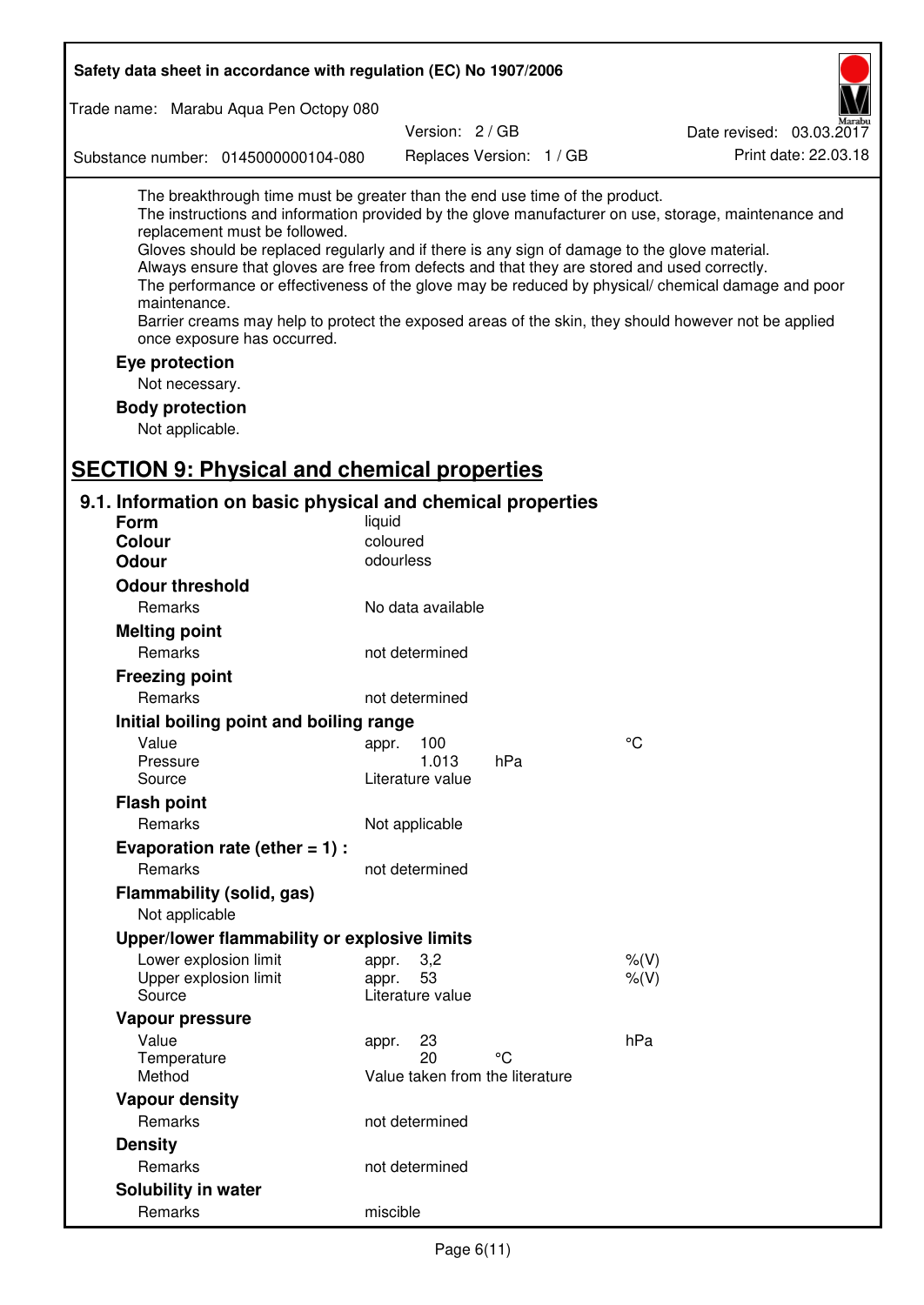| Trade name: Marabu Aqua Pen Octopy 080<br>Version: 2 / GB<br>Date revised: 03.03.2017<br>Print date: 22.03.18<br>Replaces Version: 1 / GB<br>Substance number: 0145000000104-080<br>Ignition temperature<br>Value<br>°C<br>410<br>appr.<br>Literature value<br>Source<br><b>Viscosity</b><br>Remarks<br>Remarks<br>not determined<br>9.2. Other information<br><b>Other information</b><br>None known<br><b>SECTION 10: Stability and reactivity</b><br>10.1. Reactivity<br>None<br>10.2. Chemical stability<br>No hazardous reactions known.<br>10.3. Possibility of hazardous reactions<br>No hazardous reactions known.<br>10.4. Conditions to avoid<br>No hazardous reactions known.<br>10.5. Incompatible materials<br>None<br>10.6. Hazardous decomposition products<br>No hazardous decomposition products known.<br><b>SECTION 11: Toxicological information</b><br>11.1. Information on toxicological effects<br><b>Acute oral toxicity</b><br>Remarks<br>Based on available data, the classification criteria are not met.<br><b>Acute dermal toxicity</b> |
|----------------------------------------------------------------------------------------------------------------------------------------------------------------------------------------------------------------------------------------------------------------------------------------------------------------------------------------------------------------------------------------------------------------------------------------------------------------------------------------------------------------------------------------------------------------------------------------------------------------------------------------------------------------------------------------------------------------------------------------------------------------------------------------------------------------------------------------------------------------------------------------------------------------------------------------------------------------------------------------------------------------------------------------------------------------------|
|                                                                                                                                                                                                                                                                                                                                                                                                                                                                                                                                                                                                                                                                                                                                                                                                                                                                                                                                                                                                                                                                      |
|                                                                                                                                                                                                                                                                                                                                                                                                                                                                                                                                                                                                                                                                                                                                                                                                                                                                                                                                                                                                                                                                      |
|                                                                                                                                                                                                                                                                                                                                                                                                                                                                                                                                                                                                                                                                                                                                                                                                                                                                                                                                                                                                                                                                      |
|                                                                                                                                                                                                                                                                                                                                                                                                                                                                                                                                                                                                                                                                                                                                                                                                                                                                                                                                                                                                                                                                      |
|                                                                                                                                                                                                                                                                                                                                                                                                                                                                                                                                                                                                                                                                                                                                                                                                                                                                                                                                                                                                                                                                      |
|                                                                                                                                                                                                                                                                                                                                                                                                                                                                                                                                                                                                                                                                                                                                                                                                                                                                                                                                                                                                                                                                      |
|                                                                                                                                                                                                                                                                                                                                                                                                                                                                                                                                                                                                                                                                                                                                                                                                                                                                                                                                                                                                                                                                      |
|                                                                                                                                                                                                                                                                                                                                                                                                                                                                                                                                                                                                                                                                                                                                                                                                                                                                                                                                                                                                                                                                      |
|                                                                                                                                                                                                                                                                                                                                                                                                                                                                                                                                                                                                                                                                                                                                                                                                                                                                                                                                                                                                                                                                      |
|                                                                                                                                                                                                                                                                                                                                                                                                                                                                                                                                                                                                                                                                                                                                                                                                                                                                                                                                                                                                                                                                      |
|                                                                                                                                                                                                                                                                                                                                                                                                                                                                                                                                                                                                                                                                                                                                                                                                                                                                                                                                                                                                                                                                      |
|                                                                                                                                                                                                                                                                                                                                                                                                                                                                                                                                                                                                                                                                                                                                                                                                                                                                                                                                                                                                                                                                      |
|                                                                                                                                                                                                                                                                                                                                                                                                                                                                                                                                                                                                                                                                                                                                                                                                                                                                                                                                                                                                                                                                      |
|                                                                                                                                                                                                                                                                                                                                                                                                                                                                                                                                                                                                                                                                                                                                                                                                                                                                                                                                                                                                                                                                      |
|                                                                                                                                                                                                                                                                                                                                                                                                                                                                                                                                                                                                                                                                                                                                                                                                                                                                                                                                                                                                                                                                      |
|                                                                                                                                                                                                                                                                                                                                                                                                                                                                                                                                                                                                                                                                                                                                                                                                                                                                                                                                                                                                                                                                      |
|                                                                                                                                                                                                                                                                                                                                                                                                                                                                                                                                                                                                                                                                                                                                                                                                                                                                                                                                                                                                                                                                      |
|                                                                                                                                                                                                                                                                                                                                                                                                                                                                                                                                                                                                                                                                                                                                                                                                                                                                                                                                                                                                                                                                      |
|                                                                                                                                                                                                                                                                                                                                                                                                                                                                                                                                                                                                                                                                                                                                                                                                                                                                                                                                                                                                                                                                      |
|                                                                                                                                                                                                                                                                                                                                                                                                                                                                                                                                                                                                                                                                                                                                                                                                                                                                                                                                                                                                                                                                      |
| Remarks<br>Based on available data, the classification criteria are not met.<br><b>Acute inhalational toxicity</b>                                                                                                                                                                                                                                                                                                                                                                                                                                                                                                                                                                                                                                                                                                                                                                                                                                                                                                                                                   |
| Remarks<br>Based on available data, the classification criteria are not met.                                                                                                                                                                                                                                                                                                                                                                                                                                                                                                                                                                                                                                                                                                                                                                                                                                                                                                                                                                                         |
| <b>Skin corrosion/irritation</b>                                                                                                                                                                                                                                                                                                                                                                                                                                                                                                                                                                                                                                                                                                                                                                                                                                                                                                                                                                                                                                     |
| Remarks<br>Based on available data, the classification criteria are not met.                                                                                                                                                                                                                                                                                                                                                                                                                                                                                                                                                                                                                                                                                                                                                                                                                                                                                                                                                                                         |
| Serious eye damage/irritation                                                                                                                                                                                                                                                                                                                                                                                                                                                                                                                                                                                                                                                                                                                                                                                                                                                                                                                                                                                                                                        |
| Remarks<br>Based on available data, the classification criteria are not met.                                                                                                                                                                                                                                                                                                                                                                                                                                                                                                                                                                                                                                                                                                                                                                                                                                                                                                                                                                                         |
| <b>Sensitization</b>                                                                                                                                                                                                                                                                                                                                                                                                                                                                                                                                                                                                                                                                                                                                                                                                                                                                                                                                                                                                                                                 |
| Remarks<br>Based on available data, the classification criteria are not met.                                                                                                                                                                                                                                                                                                                                                                                                                                                                                                                                                                                                                                                                                                                                                                                                                                                                                                                                                                                         |
|                                                                                                                                                                                                                                                                                                                                                                                                                                                                                                                                                                                                                                                                                                                                                                                                                                                                                                                                                                                                                                                                      |
| <b>Mutagenicity</b>                                                                                                                                                                                                                                                                                                                                                                                                                                                                                                                                                                                                                                                                                                                                                                                                                                                                                                                                                                                                                                                  |
| Remarks<br>Based on available data, the classification criteria are not met.                                                                                                                                                                                                                                                                                                                                                                                                                                                                                                                                                                                                                                                                                                                                                                                                                                                                                                                                                                                         |
| <b>Reproductive toxicity</b>                                                                                                                                                                                                                                                                                                                                                                                                                                                                                                                                                                                                                                                                                                                                                                                                                                                                                                                                                                                                                                         |
| Remarks<br>Based on available data, the classification criteria are not met.<br>Carcinogenicity                                                                                                                                                                                                                                                                                                                                                                                                                                                                                                                                                                                                                                                                                                                                                                                                                                                                                                                                                                      |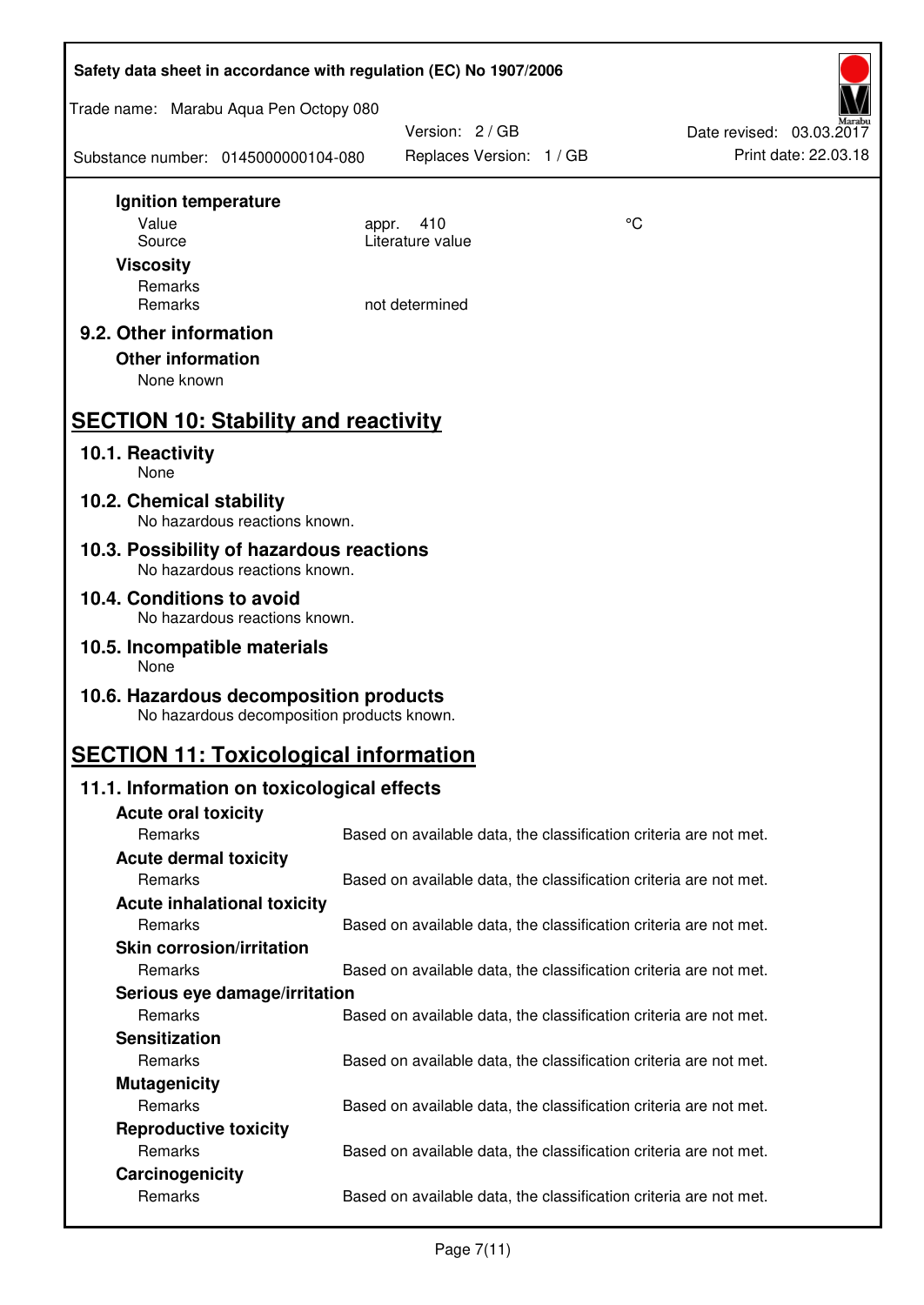#### **Safety data sheet in accordance with regulation (EC) No 1907/2006**

Trade name: Marabu Aqua Pen Octopy 080

Version: 2 / GB

Replaces Version: 1 / GB Print date: 22.03.18 Date revised: 03.03.2017

Substance number: 0145000000104-080

## **Specific Target Organ Toxicity (STOT)**

**Single exposure** 

Based on available data, the classification criteria are not met.

**Repeated exposure** 

Remarks Based on available data, the classification criteria are not met.

#### **Aspiration hazard**

Based on available data, the classification criteria are not met.

#### **Experience in practice**

Provided all the recommended protective and safety precautions are taken, experience shows that no risk to health can be expected.

#### **Other information**

There are no data available on the mixture itself. The mixture has been assessed following the additivity method of the GHS/CLP Regulation (EC) No 1272/2008.

## **SECTION 12: Ecological information**

## **12.1. Toxicity**

#### **General information**

There are no data available on the mixture itself.Do not allow to enter drains or water courses.The mixture has been assessed following the summation method of the CLP Regulation (EC) No 1272/2008 and is not classified as dangerous for the environment.

## **12.2. Persistence and degradability**

#### **General information**

There are no data available on the mixture itself.

#### **12.3. Bioaccumulative potential**

#### **General information**

There are no data available on the mixture itself.

#### **12.4. Mobility in soil**

#### **General information**

There are no data available on the mixture itself.

**12.5. Results of PBT and vPvB assessment** 

#### **General information**

There are no data available on the mixture itself.

#### **12.6. Other adverse effects**

#### **General information**

There are no data available on the mixture itself.

# **SECTION 13: Disposal considerations**

## **13.1. Waste treatment methods**

#### **Disposal recommendations for the product**

The product can be placed with other household refuse. Small residues in containers can be washed-out with water and put into the drainage system.

#### **Disposal recommendations for packaging**

Packaging that cannot be cleaned should be disposed off as product waste. Completely emptied packagings can be given for recycling.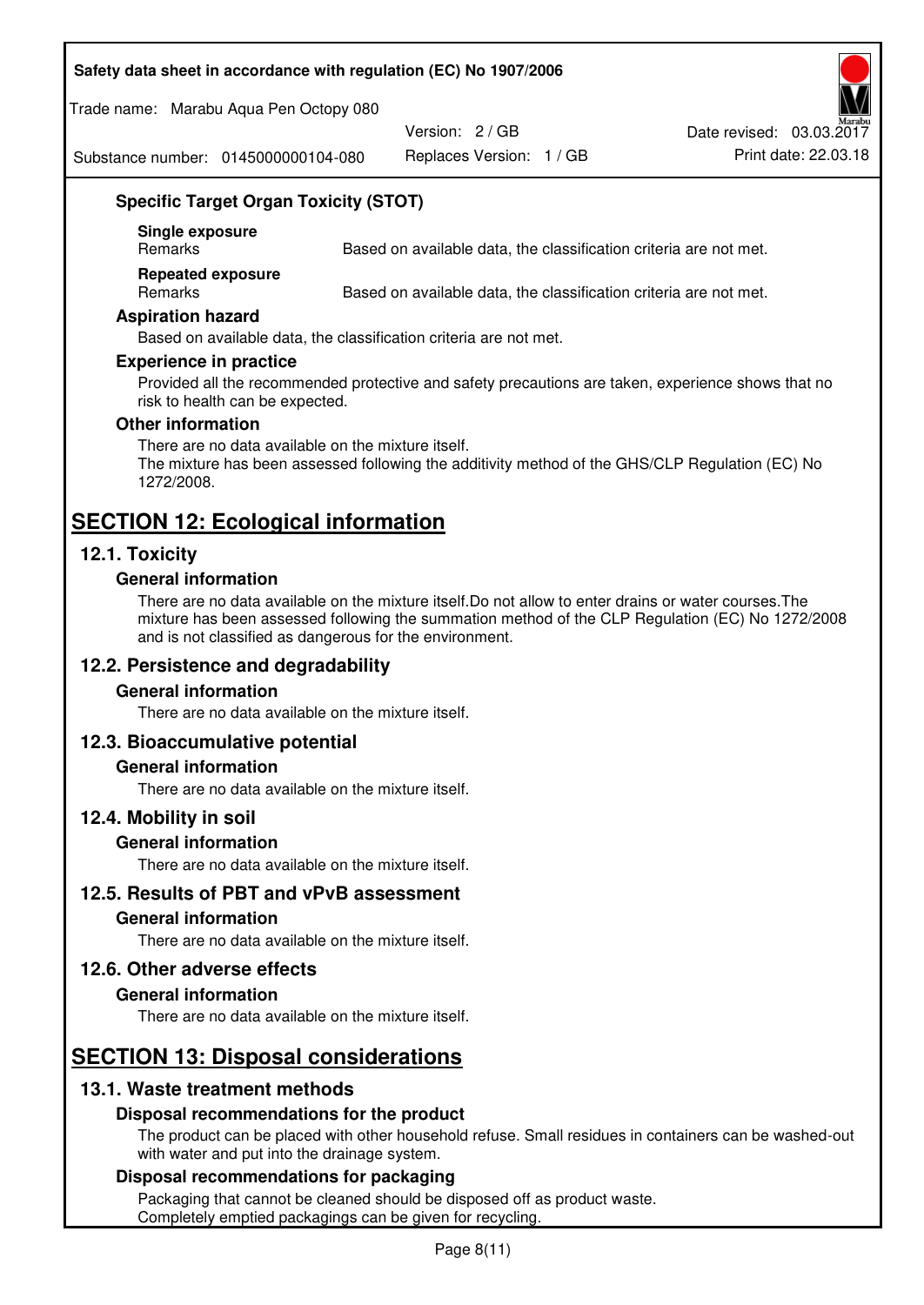| Safety data sheet in accordance with regulation (EC) No 1907/2006                         |                                                                                                       |                          |
|-------------------------------------------------------------------------------------------|-------------------------------------------------------------------------------------------------------|--------------------------|
| Trade name: Marabu Aqua Pen Octopy 080                                                    |                                                                                                       |                          |
|                                                                                           | Version: 2 / GB                                                                                       | Date revised: 03.03.2017 |
| Substance number: 0145000000104-080                                                       | Replaces Version: 1 / GB                                                                              | Print date: 22.03.18     |
| <b>SECTION 14: Transport information</b>                                                  |                                                                                                       |                          |
| <b>Land transport ADR/RID</b>                                                             |                                                                                                       |                          |
| Non-dangerous goods                                                                       |                                                                                                       |                          |
| 14.1. UN number                                                                           |                                                                                                       |                          |
| $UN -$                                                                                    |                                                                                                       |                          |
| 14.2. UN proper shipping name                                                             |                                                                                                       |                          |
| 14.3. Transport hazard class(es)                                                          |                                                                                                       |                          |
| Class                                                                                     |                                                                                                       |                          |
| Label                                                                                     |                                                                                                       |                          |
| 14.4. Packing group                                                                       |                                                                                                       |                          |
| Packing group                                                                             |                                                                                                       |                          |
| Transport category                                                                        | 0                                                                                                     |                          |
| 14.5. Environmental hazards                                                               |                                                                                                       |                          |
|                                                                                           |                                                                                                       |                          |
| <b>Marine transport IMDG/GGVSee</b>                                                       |                                                                                                       |                          |
|                                                                                           | The product does not constitute a hazardous substance in sea transport.                               |                          |
| 14.1. UN number                                                                           |                                                                                                       |                          |
| $UN -$                                                                                    |                                                                                                       |                          |
| 14.2. UN proper shipping name                                                             |                                                                                                       |                          |
|                                                                                           |                                                                                                       |                          |
| 14.3. Transport hazard class(es)                                                          |                                                                                                       |                          |
| Class                                                                                     |                                                                                                       |                          |
| Subsidiary risk                                                                           |                                                                                                       |                          |
| 14.4. Packing group                                                                       |                                                                                                       |                          |
| Packing group                                                                             |                                                                                                       |                          |
| 14.5. Environmental hazards                                                               |                                                                                                       |                          |
| no                                                                                        |                                                                                                       |                          |
| Air transport ICAO/IATA                                                                   |                                                                                                       |                          |
|                                                                                           | The product does not constitute a hazardous substance in air transport.                               |                          |
| 14.1. UN number                                                                           |                                                                                                       |                          |
| $UN -$                                                                                    |                                                                                                       |                          |
| 14.2. UN proper shipping name                                                             |                                                                                                       |                          |
|                                                                                           |                                                                                                       |                          |
| 14.3. Transport hazard class(es)<br>Class                                                 |                                                                                                       |                          |
| Subsidiary risk                                                                           |                                                                                                       |                          |
| 14.4. Packing group                                                                       |                                                                                                       |                          |
| Packing group                                                                             |                                                                                                       |                          |
| 14.5. Environmental hazards                                                               |                                                                                                       |                          |
|                                                                                           |                                                                                                       |                          |
| Information for all modes of transport                                                    |                                                                                                       |                          |
| 14.6. Special precautions for user                                                        |                                                                                                       |                          |
| Transport within the user's premises:                                                     |                                                                                                       |                          |
| Always transport in closed containers that are upright and secure.                        |                                                                                                       |                          |
|                                                                                           | Ensure that persons transporting the product know what to do in the event of an accident or spillage. |                          |
| <b>Other information</b>                                                                  |                                                                                                       |                          |
|                                                                                           | 14.7. Transport in bulk according to Annex II of Marpol and the IBC Code                              |                          |
| no                                                                                        |                                                                                                       |                          |
|                                                                                           |                                                                                                       |                          |
| <b>SECTION 15: Regulatory information ***</b>                                             |                                                                                                       |                          |
|                                                                                           |                                                                                                       |                          |
| 15.1. Safety, health and environmental regulations/legislation specific for the substance |                                                                                                       |                          |

Ī

٦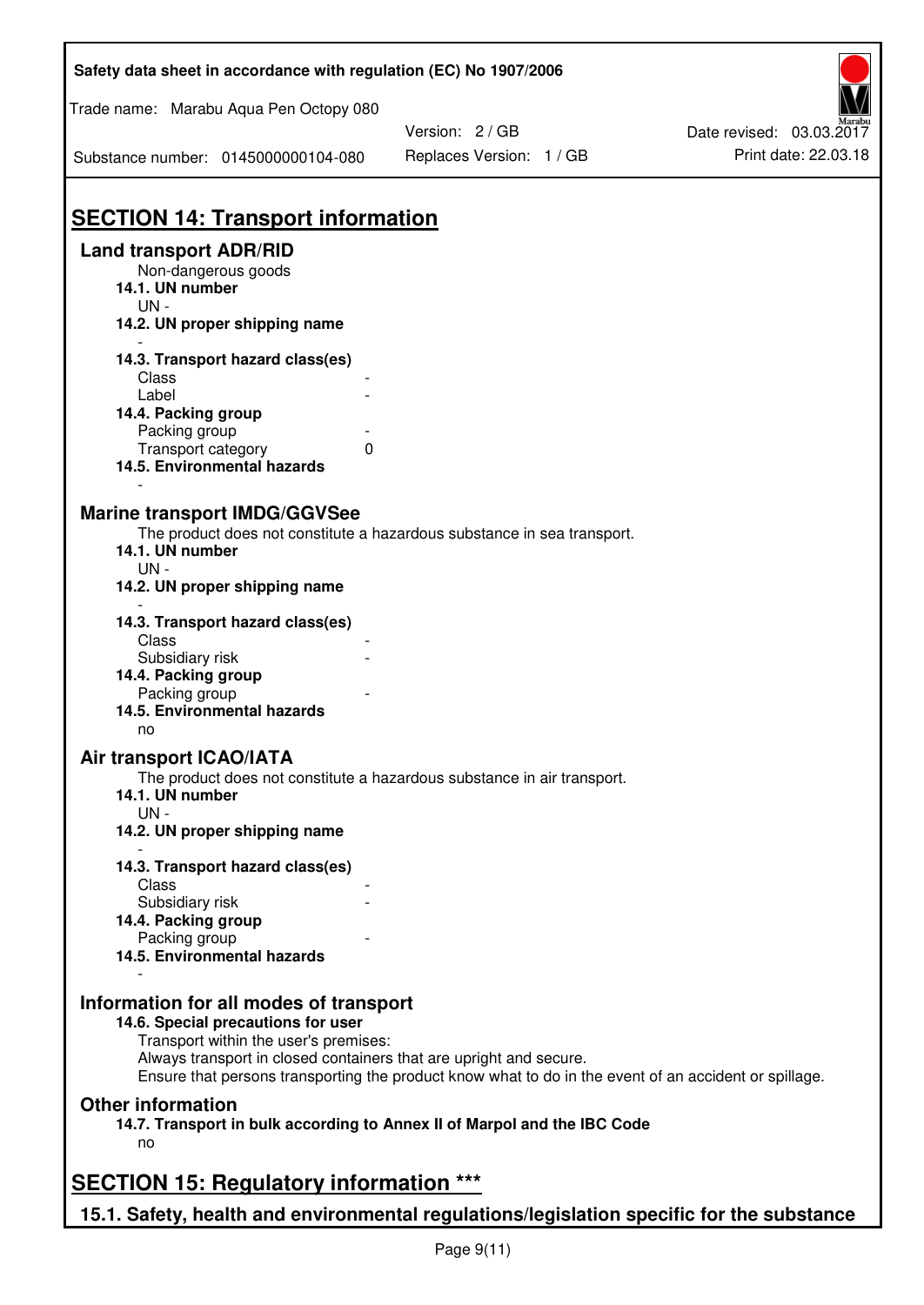| Safety data sheet in accordance with regulation (EC) No 1907/2006 |                                                                                                                                                                                                                                                                                                                                                                                                                                                                   |                                                       |      |                                                                                                                                                                                                                                                                                                                                                                                                                  |
|-------------------------------------------------------------------|-------------------------------------------------------------------------------------------------------------------------------------------------------------------------------------------------------------------------------------------------------------------------------------------------------------------------------------------------------------------------------------------------------------------------------------------------------------------|-------------------------------------------------------|------|------------------------------------------------------------------------------------------------------------------------------------------------------------------------------------------------------------------------------------------------------------------------------------------------------------------------------------------------------------------------------------------------------------------|
|                                                                   |                                                                                                                                                                                                                                                                                                                                                                                                                                                                   |                                                       |      |                                                                                                                                                                                                                                                                                                                                                                                                                  |
| Trade name: Marabu Aqua Pen Octopy 080                            |                                                                                                                                                                                                                                                                                                                                                                                                                                                                   | Version: 2/GB                                         |      | Date revised: 03.03.2017                                                                                                                                                                                                                                                                                                                                                                                         |
| Substance number: 0145000000104-080                               |                                                                                                                                                                                                                                                                                                                                                                                                                                                                   | Replaces Version: 1 / GB                              |      | Print date: 22.03.18                                                                                                                                                                                                                                                                                                                                                                                             |
| or mixture                                                        |                                                                                                                                                                                                                                                                                                                                                                                                                                                                   |                                                       |      |                                                                                                                                                                                                                                                                                                                                                                                                                  |
| <b>VOC ***</b>                                                    |                                                                                                                                                                                                                                                                                                                                                                                                                                                                   |                                                       |      |                                                                                                                                                                                                                                                                                                                                                                                                                  |
| VOC (EU)                                                          |                                                                                                                                                                                                                                                                                                                                                                                                                                                                   | $\mathbf 0$                                           | $\%$ |                                                                                                                                                                                                                                                                                                                                                                                                                  |
| <b>Other information</b>                                          |                                                                                                                                                                                                                                                                                                                                                                                                                                                                   |                                                       |      |                                                                                                                                                                                                                                                                                                                                                                                                                  |
|                                                                   | All components are contained in the TSCA inventory or exempted.<br>All components are contained in the AICS inventory.<br>All components are contained in the PICCS inventory.<br>All components are contained in the DSL inventory.<br>All components are contained in the IECSC inventory.<br>All components are contained in the NZIOC inventory.<br>All components are contained in the ENCS inventory.<br>All components are contained in the ECL inventory. |                                                       |      |                                                                                                                                                                                                                                                                                                                                                                                                                  |
| 15.2. Chemical safety assessment                                  | For this preparation a chemical safety assessment has not been carried out.                                                                                                                                                                                                                                                                                                                                                                                       |                                                       |      |                                                                                                                                                                                                                                                                                                                                                                                                                  |
| <b>SECTION 16: Other information</b>                              |                                                                                                                                                                                                                                                                                                                                                                                                                                                                   |                                                       |      |                                                                                                                                                                                                                                                                                                                                                                                                                  |
|                                                                   | Hazard statements listed in Chapter 3                                                                                                                                                                                                                                                                                                                                                                                                                             |                                                       |      |                                                                                                                                                                                                                                                                                                                                                                                                                  |
| H <sub>301</sub>                                                  |                                                                                                                                                                                                                                                                                                                                                                                                                                                                   | Toxic if swallowed.                                   |      |                                                                                                                                                                                                                                                                                                                                                                                                                  |
| H302                                                              |                                                                                                                                                                                                                                                                                                                                                                                                                                                                   | Harmful if swallowed.                                 |      |                                                                                                                                                                                                                                                                                                                                                                                                                  |
| H311                                                              |                                                                                                                                                                                                                                                                                                                                                                                                                                                                   | Toxic in contact with skin.                           |      |                                                                                                                                                                                                                                                                                                                                                                                                                  |
| H312                                                              |                                                                                                                                                                                                                                                                                                                                                                                                                                                                   | Harmful in contact with skin.                         |      |                                                                                                                                                                                                                                                                                                                                                                                                                  |
| H314                                                              |                                                                                                                                                                                                                                                                                                                                                                                                                                                                   | Causes severe skin burns and eye damage.              |      |                                                                                                                                                                                                                                                                                                                                                                                                                  |
| H315                                                              |                                                                                                                                                                                                                                                                                                                                                                                                                                                                   | Causes skin irritation.                               |      |                                                                                                                                                                                                                                                                                                                                                                                                                  |
| H317                                                              |                                                                                                                                                                                                                                                                                                                                                                                                                                                                   | May cause an allergic skin reaction.                  |      |                                                                                                                                                                                                                                                                                                                                                                                                                  |
| H318                                                              |                                                                                                                                                                                                                                                                                                                                                                                                                                                                   | Causes serious eye damage.                            |      |                                                                                                                                                                                                                                                                                                                                                                                                                  |
| H331                                                              |                                                                                                                                                                                                                                                                                                                                                                                                                                                                   | Toxic if inhaled.                                     |      |                                                                                                                                                                                                                                                                                                                                                                                                                  |
| H335                                                              |                                                                                                                                                                                                                                                                                                                                                                                                                                                                   | May cause respiratory irritation.                     |      |                                                                                                                                                                                                                                                                                                                                                                                                                  |
| H373                                                              |                                                                                                                                                                                                                                                                                                                                                                                                                                                                   |                                                       |      | May cause damage to organs through prolonged or repeated exposure:                                                                                                                                                                                                                                                                                                                                               |
| H400                                                              |                                                                                                                                                                                                                                                                                                                                                                                                                                                                   | Very toxic to aquatic life.                           |      |                                                                                                                                                                                                                                                                                                                                                                                                                  |
| H410                                                              |                                                                                                                                                                                                                                                                                                                                                                                                                                                                   | Very toxic to aquatic life with long lasting effects. |      |                                                                                                                                                                                                                                                                                                                                                                                                                  |
|                                                                   | <b>CLP categories listed in Chapter 3</b>                                                                                                                                                                                                                                                                                                                                                                                                                         |                                                       |      |                                                                                                                                                                                                                                                                                                                                                                                                                  |
| Acute Tox. 3                                                      |                                                                                                                                                                                                                                                                                                                                                                                                                                                                   | Acute toxicity, Category 3                            |      |                                                                                                                                                                                                                                                                                                                                                                                                                  |
| Acute Tox. 4                                                      |                                                                                                                                                                                                                                                                                                                                                                                                                                                                   | Acute toxicity, Category 4                            |      |                                                                                                                                                                                                                                                                                                                                                                                                                  |
| Aquatic Acute 1<br><b>Aquatic Chronic 1</b>                       |                                                                                                                                                                                                                                                                                                                                                                                                                                                                   |                                                       |      | Hazardous to the aquatic environment, acute, Category 1<br>Hazardous to the aquatic environment, chronic, Category 1                                                                                                                                                                                                                                                                                             |
| Eye Dam. 1                                                        |                                                                                                                                                                                                                                                                                                                                                                                                                                                                   | Serious eye damage, Category 1                        |      |                                                                                                                                                                                                                                                                                                                                                                                                                  |
| Skin Corr. 1B                                                     |                                                                                                                                                                                                                                                                                                                                                                                                                                                                   | Skin corrosion, Category 1B                           |      |                                                                                                                                                                                                                                                                                                                                                                                                                  |
| Skin Irrit. 2                                                     |                                                                                                                                                                                                                                                                                                                                                                                                                                                                   | Skin irritation, Category 2                           |      |                                                                                                                                                                                                                                                                                                                                                                                                                  |
| Skin Sens. 1                                                      |                                                                                                                                                                                                                                                                                                                                                                                                                                                                   | Skin sensitization, Category 1                        |      |                                                                                                                                                                                                                                                                                                                                                                                                                  |
| STOT RE 2                                                         |                                                                                                                                                                                                                                                                                                                                                                                                                                                                   |                                                       |      | Specific target organ toxicity - repeated exposure, Category 2                                                                                                                                                                                                                                                                                                                                                   |
| STOT SE3                                                          |                                                                                                                                                                                                                                                                                                                                                                                                                                                                   |                                                       |      | Specific target organ toxicity - single exposure, Category 3                                                                                                                                                                                                                                                                                                                                                     |
| <b>Supplemental information</b>                                   |                                                                                                                                                                                                                                                                                                                                                                                                                                                                   |                                                       |      |                                                                                                                                                                                                                                                                                                                                                                                                                  |
| legislation.                                                      |                                                                                                                                                                                                                                                                                                                                                                                                                                                                   |                                                       |      | Relevant changes compared with the previous version of the safety data sheet are marked with: ***<br>This information is based on our present state of knowledge. However, it should not constitute a<br>guarantee for any specific product properties and shall not establish a legally valid relationship.<br>The information in this Safety Data Sheet is based on the present state of knowledge and current |
|                                                                   | to the supplier and obtaining written handling instructions.                                                                                                                                                                                                                                                                                                                                                                                                      |                                                       |      | It provides guidance on health, safety and environmental aspects of the product and should not be<br>construed as any guarantee of technical performance or suitability for particular applications.<br>The product should not be used for purposes other than those shown in Section 1 without first referring                                                                                                  |
|                                                                   | for ensuring that the requirements of relevant legislation are complied with.                                                                                                                                                                                                                                                                                                                                                                                     |                                                       |      | As the specific conditions of use of the product are outside the supplier's control, the user is responsible<br>The information contained in this safety data sheet does not constitute the user's own assessment of                                                                                                                                                                                             |